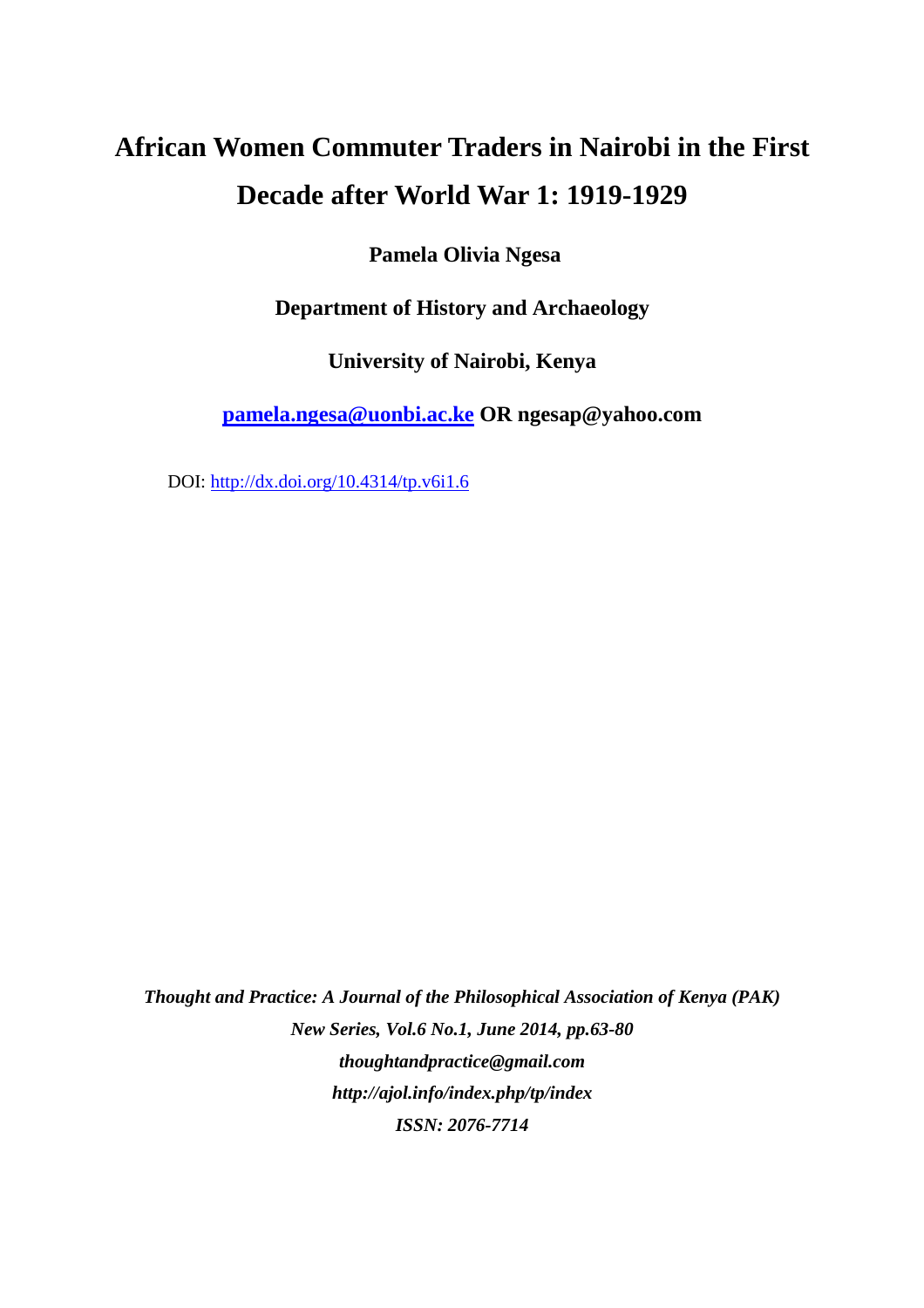#### **Abstract**

This article investigates African women commuter trading activities in Nairobi in the first decade after World War One. Its findings derive mainly from a research project carried out in 1989-1996. The major source of data for the study was oral interviews with the women who traded in Nairobi during the years under study, as well as with eyewitnesses to their trading activities. Sampling of such respondents employed the purposive technique because of its ability to deal with the problem of an incomplete population frame by conveniently drawing the required study sample from available resources. The research drew other data from library and archival sources, especially to corroborate the oral evidence. However, this article utilises additional archival and library data to achieve greater comprehensiveness than was attained in the earlier version. The article therefore makes an important intellectual contribution to the ongoing debate on the social, political and economic role and impact of African women's economic activities such as commodity trade in African towns.

#### **Key Words**

Commuter traders, pre-colonial, colonial, money economy, socio-economic differentiation

#### **Introduction**

Studies of African women's participation in the economy of colonial Nairobi indicate that a major source of income for their survival was prostitution (Bujra 1975; White 1990). Nonetheless, Bujra (1975) and White (1990), the main proponents of this view, also point to petty vending as a peripheral activity to the sex trade. Even so, they leave a gap as to what extent trade in Nairobi was a means of livelihood for African women commuting from the surrounding areas. Robertson (1997) has only partially bridged this gap by trying to capture the vast content of the trading activities of both men and women in what she calls the Nairobi area (which is basically the whole of the former Central Province), and through a whole century from 1890-1990, she offers only a survey of the women's enterprise activities in urban Nairobi, and the post World War 1 decade is no exception. A clear understanding of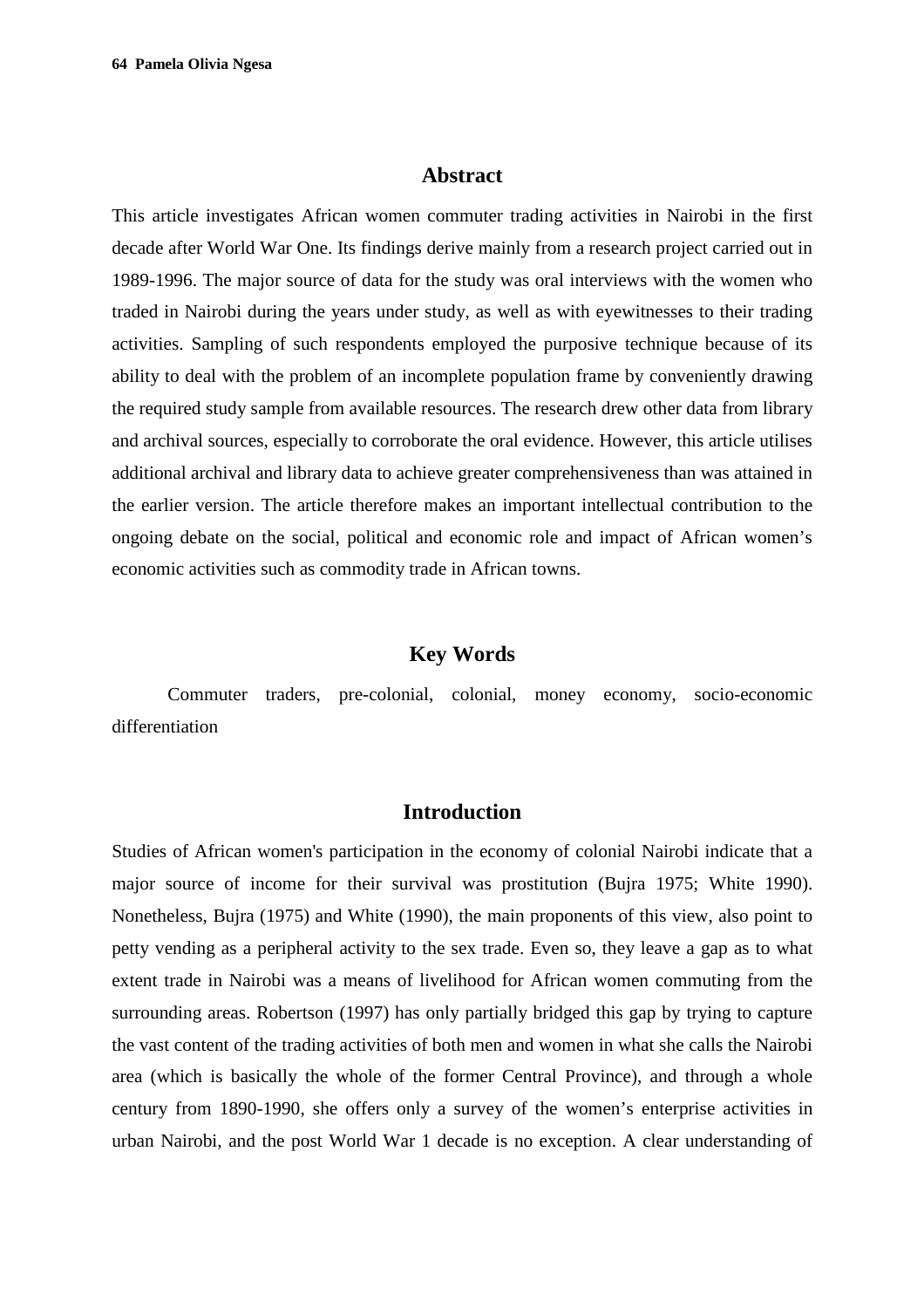what progress the itinerant women traders made, and the impact their trading activities had on their lives, the lives of their families and of other Kenyan peoples is lacking.

The objective of this article, therefore, is to provide a more detailed analysis of the role women commuter traders played in the mushrooming Nairobi commercial sector from 1919 to 1929. The article also attempts to underscore what transformations such enterprise operations bestowed on the lives of the women traders themselves, and on other sections of Kenyan society, especially in the urban areas. The main focus of this discussion is the women's sale of agricultural produce, which comprised the major items they exchanged in towns such as Nairobi during this period (Bujra 1975; White 1990). Nevertheless, the article also attempts to highlight other non-agricultural items women handled, sometimes as outgrowths of the trade in agricultural produce. "Commuter traders", in our context, refers to those women who did not live in Nairobi, but travelled there daily or occasionally to dispose their goods.

This article is largely the result of a research project carried out in 1989-1996 (Ngesa 1996). It relies heavily on the oral evidence of the women who traded during the period under study as well as that of eyewitnesses to the women's enterprise activities, mostly family members such as sons or daughters who worked closely with them. The research drew other data from library and archival sources, especially to corroborate the oral evidence. However, this article utilises additional archival and library data to achieve greater comprehensiveness than was attained in the earlier version.

The article argues that the trading activities of African women in Nairobi were, in part, a continuation of the pre-colonial trading networks that women from Central Kenya had developed over the years. It posits that the rise of Nairobi as a commercial centre introduced monetary exchange, encouraged male migrant labour, but denied women formal employment opportunities.

The article is divided into four main sections. The first section offers a survey of the commuter women traders in the pre-colonial site of present day Nairobi, as well as a review of the women's activities in early colonial Nairobi to the end of World War 1. This is followed by a section which examines the situation of the commuter women traders in the economically fluctuating climate of the post-World War I period up to 1922. The third main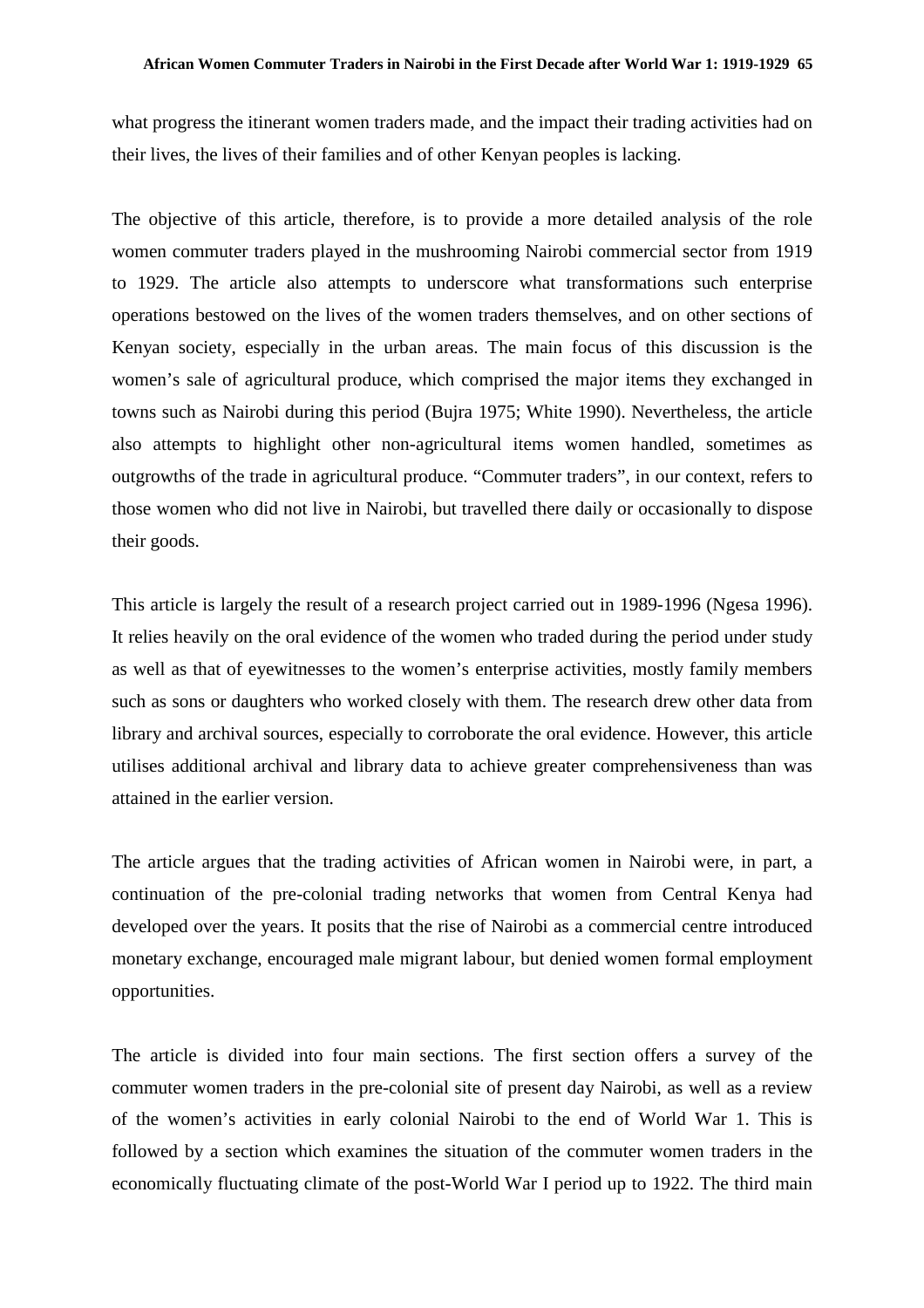$\overline{a}$ 

section focuses on emerging trading trends occasioned by the rising economic prosperity and a continuing transformation in the lifestyles of women during the period 1923-1929. Our finding discussed in the final and concluding section is that except for a short-lived depression in the years 1920-1922, the period 1919-1929 witnessed a rise in the trading activities involving commuter women in Nairobi. Issues driving women to trade were many and complex, but included the introduction of the money economy, the neglect of women in the provision of economic opportunities, and the acquisition of new tastes.

### **A Survey of the Women Trade in the Pre-colonial Nairobi Site and Early Colonial Nairobi up to the end of World War I**

The history of women commuter traders in present day Nairobi goes back to pre-colonial years. Research among both the Kikuyu and Kamba shows that women participated in both local and long distance trade. Kikuyu women of child bearing age traded in the local markets, where they sold various goods every four days or so (Muriuki 1974, 108; Robertson 1997, 66). The market participants, usually co-wives, organized themselves in order of seniority, and the goods of the senior most wife had to be sold out before the next in rank could dispose any of her commodities (Robertson1997, 66). However, while much of this trade took place among the Kikuyu themselves, part of it involved the exchange of goods between them and the Maasai, Kamba and Ogiek.<sup>1</sup> One of the major market areas in this inter-ethnic exchange was a pathway which separated the four communities, and which, by means of some stepping stones, crossed the Nairobi River at the point where it flowed from the Kikuyu Forest Reserve into the Athi Plains (Hake 1977, 19). Along this local folkway, Kikuyu women brought vegetables, flour, grain and fruits which they exchanged for Maasai sheep, skins and hides. The Ogiek obtained stock and hides from the Kikuyu and Maasai in exchange for forest products and game trophies (Thomson 1968, 308; Hake 1977, 1). The Kamba mainly exchanged beads, brass, iron wire, salt and cowrie shells (obtained from the coast) for ivory, tobacco and livestock from the Maasai and Kikuyu (Muriuki 1974, 108). Occasionally, however, they also offered to their neighbours items such as poisons, medicines, chains, snuff boxes and bows and arrows in whose production they were specialized. The livestock that the Kikuyu and Kamba women obtained from this exchange was a measure of wealth that was

<sup>&</sup>lt;sup>1</sup> The Kikuyu, Kamba, Maasai and Ogiek are Kenyan ethnic communities who lived in the pre-colonial site of Nairobi.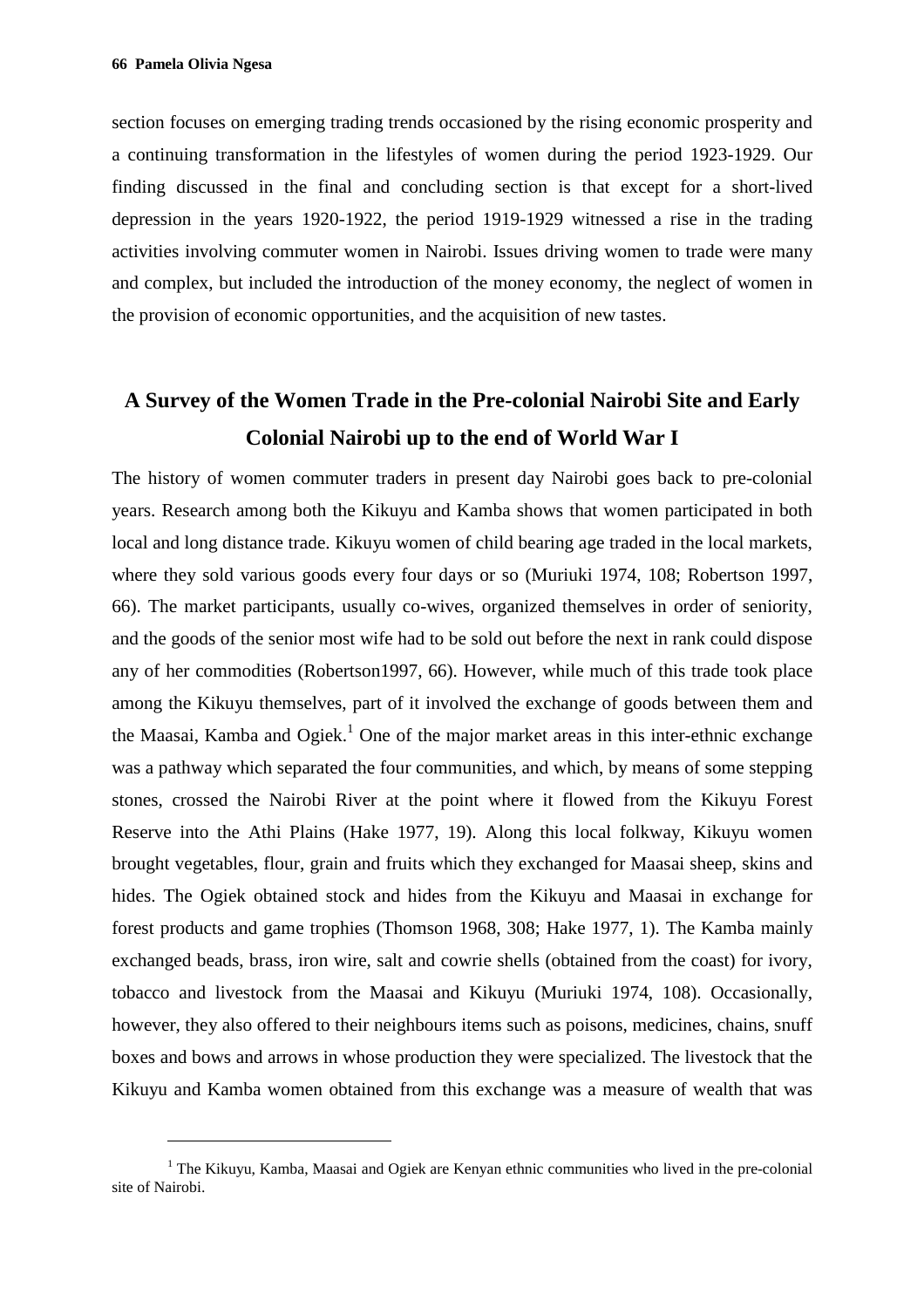not under their control: they surrendered it to their husbands or other male guardians (Robertson1997, 65-66).

The emergence of Nairobi was historical and geographical. Historically, it had been a depot for equipment for the construction of the Kenya Uganda Railway (KUR) in 1896. In 1899, the headquarters of the KUR was officially moved from Machakos to Nairobi. Nairobi accommodated Railway workers and a whole range of Railway followers, among them men and women who either sought work or food at the railway camps. $^2$  This made Nairobi a regional commercial hub, and women from the areas neighbouring the town exploited the new opportunities at the headquarters of the Railway. As early as 1902, Kikuyu women from areas neighbouring the town exchanged vegetables at the Indian Bazaar and at an open air market connected to it (MOH/6019, 1902).

In the same year (1902), however, an outbreak of plague occurred in the Indian Bazaar, claiming between 50 and 60 lives. The deaths were blamed on conditions of African congestion and poor sanitation (MOH/6019, 1902, 3; CP/PC 1/8/1, 1899-1916). As a measure against a future plague outbreak, the market was separated from the Bazaar and relocated to the north side of Nairobi river in the present day Kariokor estate, as an African market to ensure that Africans provided the needs of the town but did not "transmit disease" (Onstad 1990, 49). The African market became a focal point in the continuing women's trade, especially for commuters bringing food from their farms for sale in Nairobi (Onstad 1990, 49).

However, up to 1923, African women commuter traders had the task of negotiating their way around regulations that were meant to prevent their entry into colonial Nairobi. From the perspective of colonial administrators and African males whose common interest was to domesticate African women, town life "ruined women's morals" (Kanogo 2005, 5). It became the norm to label as a prostitute any woman who travelled unaccompanied to Nairobi, whether to reside there or to exchange goods and return home. The colonial

 $\overline{a}$ 

 $2$  The decade of 1890-1900 was a period of natural disasters and social change in Kenya. At intermittent periods during the decade, outbreaks of livestock diseases decimated herds. In the final years of the 1890s, the long rains failed and a famine followed. Consequently, many people wandered about in search of food. The spread of smallpox, for years endemic to Kamba , Kikuyu, Meru and Embu communities, also led some people to migrate to escape disease. Many of those uprooted by the misfortunes followed the Railway in search of work and food (see White, Luise. 1990. *The Comforts of Home: Prostitution in Colonial Nairobi*. Chicago: The University of Chicago Press.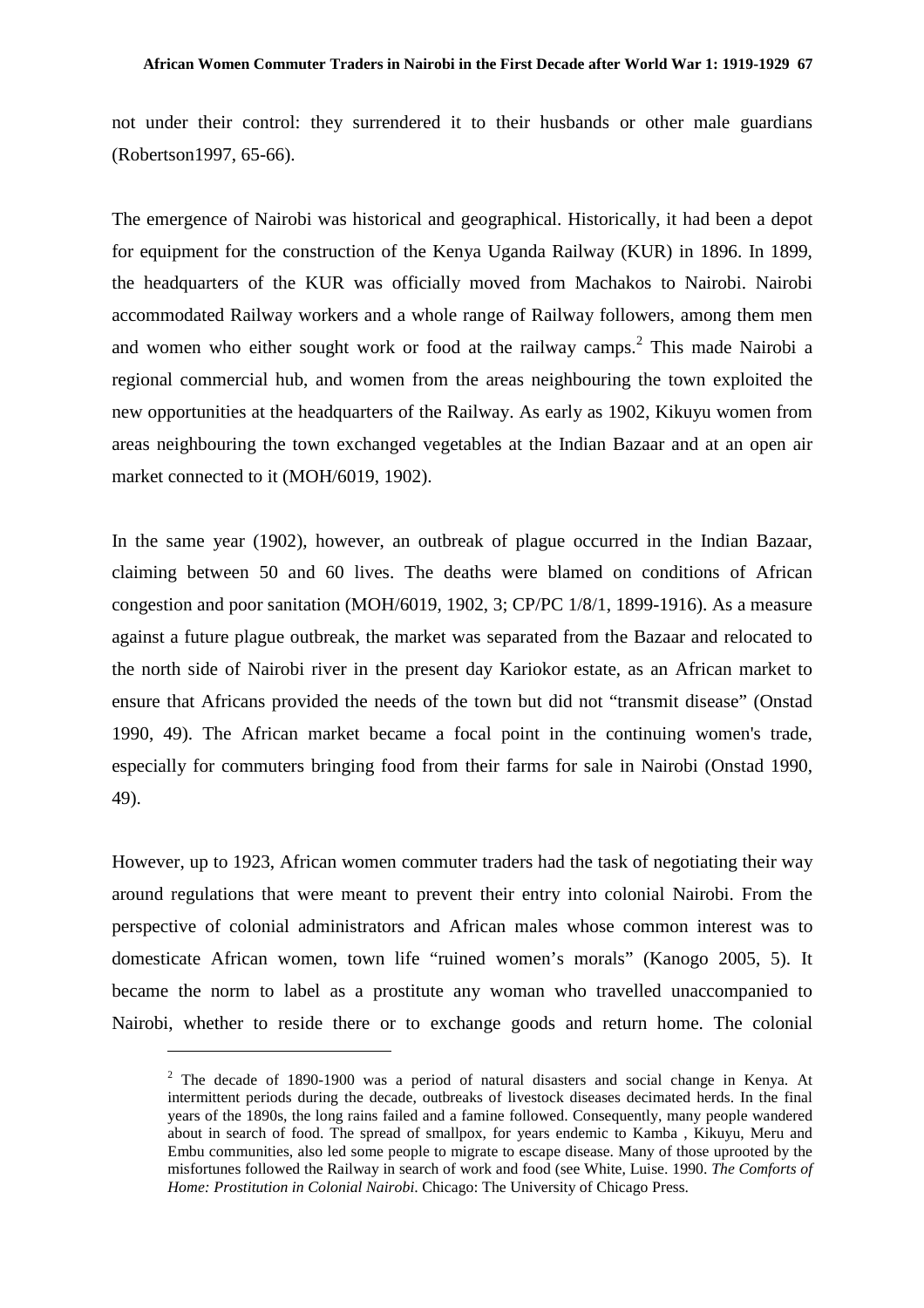administration in collaboration with rural patriarchs enacted legislations prohibiting women from travelling to the Municipality even to sell produce, as this "would lead to prostitution and disease" (Kanogo 2005,7). Among these laws was the Vagrancy Ordinance first passed in 1902, to control the influx of Africans generally in to the town. However, as the years went by, the Nairobi colonial authorities realized that availability of male surplus labour encouraged very low wages, and the vagrancy law was applied more strictly on women than men (Hake 1977, 34-37).

A more specific measure to control women was the Nairobi Township By-Laws first enacted in 1903 and revised from time to time, by which native girls under the age of 18years were prohibited from living in the town, unless married and living with a husband, or under the guardianship of a responsible male, or in the service of a reputable employer (AG/5/468, 1918). However, driven by the desire to satisfy new tastes, especially for the imported western goods, women disobeyed these regulations, despite the risk of being branded prostitutes, or even being arrested on grounds of prostitution. By defying the By-Laws, these women were able to ferry their goods to Nairobi for sale. Thus, in spite of the attempt to restrict women's movement into towns such as Nairobi, the contradictions of colonialism caused the social disequilibrium that precipitated a transformation in the women's lives, and consequently necessitated their entry into the prohibited spaces (Kanogo 2005,7). Women's travel to distant places on trading missions, or to seek wage employment or opportunities for residence in faraway lands such as Nairobi, were evidence of the unfolding changes.

Some of the women wished to buy dresses and other goods associated with Western modernity so as to look like European women, but their husbands, although engaged in wage labour, for instance on the Railway, were unable to fulfil this desire. The women understood that their husbands' low wages, that did not even meet the men's own needs, would be even less able to satisfy the women's craving for trappings of Western modernity. The poor wages to which the women referred in interviews is corroborated by data that point to men's frequent visits to their rural ancestral homes to collect food produced on the family land to supplement their subsistence. Alternatively, a wife often carried foodstuff from the family land holding to her husband working as far as fifty miles or more away from home (Leys 1924, 307).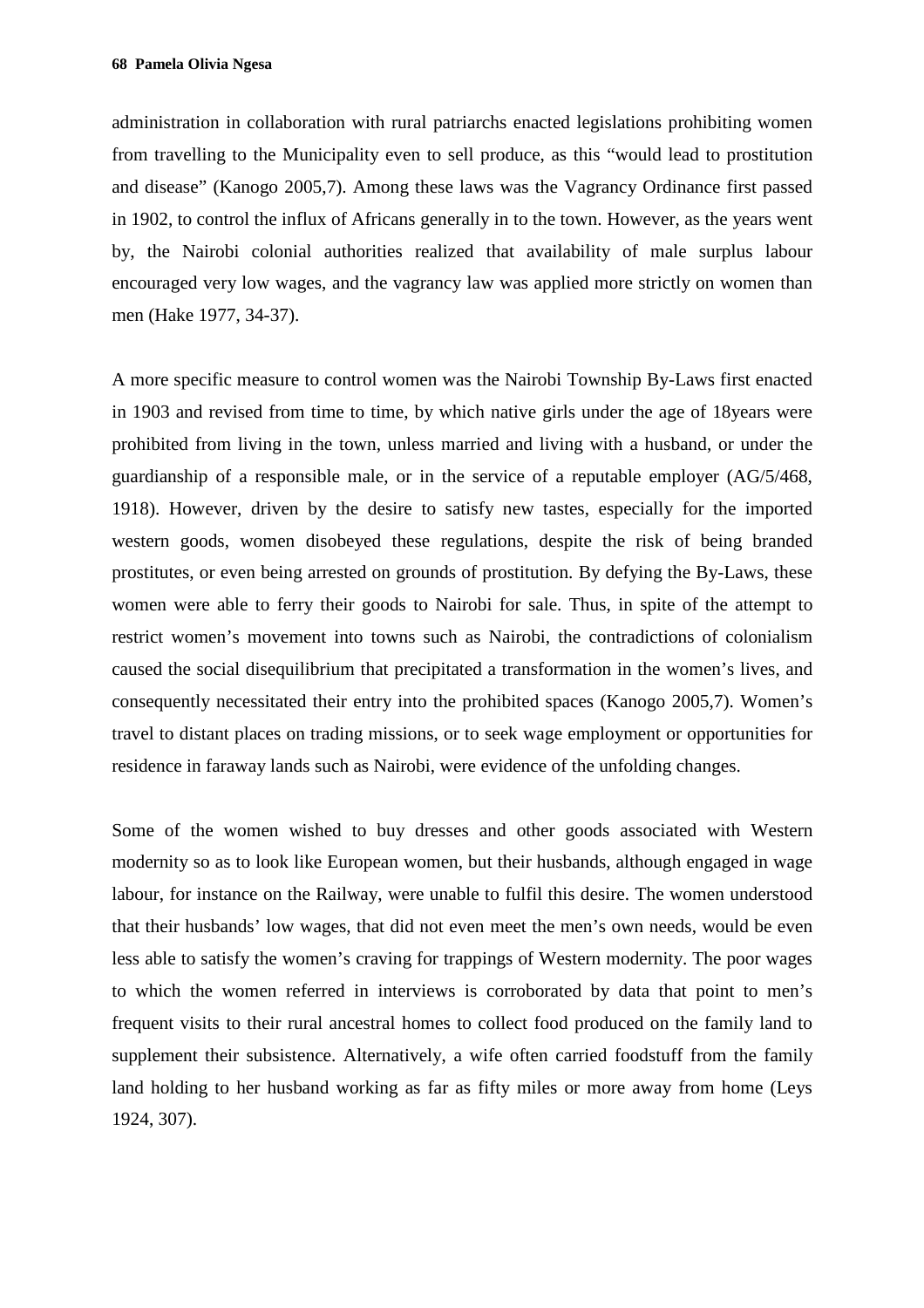#### **African Women Commuter Traders in Nairobi in the First Decade after World War 1: 1919-1929 69**

An interesting phenomenon in this early period of colonialism was that women wearing European dress were considered to be prostitutes, which might partly explain why some husbands declined their wives' requests for European dress (Kanogo 2005, 7). However, owing to their persistence, some women obtained their spouses' permission to exchange a portion of the family land produce to meet some of their personal needs. Around 1908, one of these women carried her first load of bananas and sweet potatoes from her land in Gikambura, Kikuyu, to sell in Nairobi. Another one from Machakos had been forced out of marriage by the community's negative attitude towards her childlessness: in her desire for European linen, blankets and farm implements, she obtained ghee from her mother to commence her ghee trade in the Nairobi Municipality.

Included among the pioneer women traders were some of the earliest hawkers in Nairobi. As early as 1903, the Nairobi colonial town had identified a number of vegetable sellers operating illegally in the Jeevanjee market area within the town centre. By the township rules of 1915-16, the vending of goods anywhere in the centre of town was prohibited except with a permit which was to be obtained on the payment of a fee (AG 5/330, 1903). However, the women who came to hawk in Nairobi were unaware of these regulations. Besides, the cost of the permit was prohibitive for Africans, not just for women, but for men as well. In effect, African itinerant trading activities in Nairobi, for both men and women, were illegal, but in spite of police harassment, the traders were not deterred (AG 5/330).

Some of the illegal female hawkers were driven to engage in trade by great challenges, chief among which was the fact that at certain points in their lives they became heads of their households following either the death or disappearance of their husbands due to the then ongoing conscription into the military. They therefore desperately needed to provide for their children, and hawking was the only available avenue for achieving this goal. Some reared and sold chickens, while others hawked eggs to the affluent in European suburbs in Nairobi. Such commodities were exchanged for clothes or foodstuff such as tea and rice. Thus right from the early years of colonialism, most women who commuted to Nairobi to trade were in adverse circumstances, and hence in dire need of financial independence. Apart from meeting their own needs through trade, they also played a crucial role in meeting the demands of the town residents.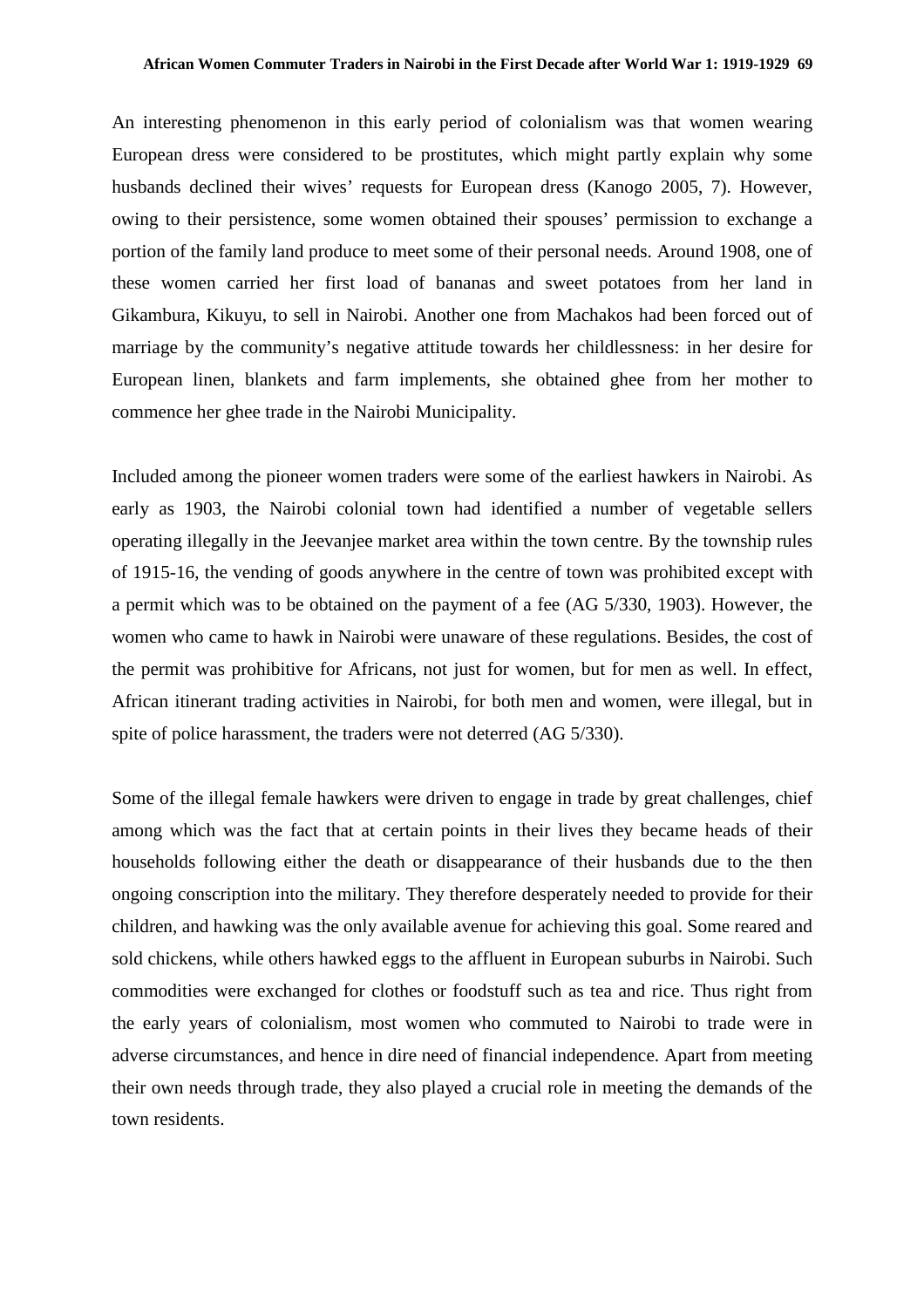$\overline{a}$ 

## **Commuter Women Traders in the Immediate Post World War I Economic Fluctuations: 1919-1922**

The first two years after World War I witnessed an increase in the population of all races-Europeans, Asians and Africans - in Nairobi (Parker 1949, I-III). Part of this population consisted of demobilized *askaris* (soldiers) and members of the Carrier Corps, who brought with them earnings from war services rendered abroad. Such earnings were in turn used to buy local goods and services, as well as to pay for labour needs (Leys 1924, 161; Wrigley 1965, 234; Hake 1977, 39). There was also a group of Africans, most of whom were male immigrants seeking wage employment in the town. Such immigrants had been forced out of the reserves by the prevailing desperate situation caused by the continuing consequences of war, famine and epidemics (Maxon 1989, 72; Wrigley 1965, 255). Two other events facilitated the migration: the introduction of a system of labour registration in 1918, and the introduction of a tax system in the form of poll and hut taxes. These two made it difficult for men to avoid wage labour (Clayton and Savage 1974, 144; Leys 1924, 195).

Throughout the 1920s, Nairobi employment paid better wages than agricultural labour. One indicator of this is the fact that in the 1920s a large number of Africans sought work in the town, leading to an oversupply of labour; and many remained unemployed at a time when settler farms experienced a constant shortage of labour (Van Zwanenberg 1972, 179-180). The tendency of Nairobi to attract labour may also be attributed to its wage sector's relative freedom from the disciplinary abuses characteristic of agricultural work, where many employers took advantage of the *kipande<sup>3</sup>* to persecute their employees (Van Zwanenberg 1972, 179-180; Clayton and Savage 1974, 132-133). Thus from a total population of 20,000 in Nairobi in 1912, only two years before the onset of World War I, the number had risen to about 23,000 by the end of 1920 (Hake 1977, 38-40,43; Parker 1949, Appendix 1). This increase in population led to further demand for goods, so that Nairobi enjoyed a trading boom leading to the flourishing of the commuter traders.

Furthermore, for women commuter traders, exchanging goods in Nairobi remained a major means to acquire cash to satisfy new tastes for imported goods and to invest. Some long serving commuter traders sustained the trade in the goods they had handled from the war years such as bananas and sweet potatoes in the African market. They were able to raise further cash savings with which they accumulated additional livestock. In trade, women found a means to empower themselves and to perform new roles in a system which frequently removed the husband/father/ breadwinner from the family setting. Until the outbreak of World War I, many had depended on their husbands, who periodically worked on

<sup>&</sup>lt;sup>3</sup> This was an identification pass system established in 1918 to control the movement of African labourers and to prevent them from deserting their employers. The *kipande* was normally a certificate in which the owner's previous and current labour history was entered, including the nature of employment, date of engagement, length of contact and wages paid (see Kanogo, Tabitha. 1987. *Squatters and the Roots of Mau Mau, 1905-1963*. Nairobi: Heinemann.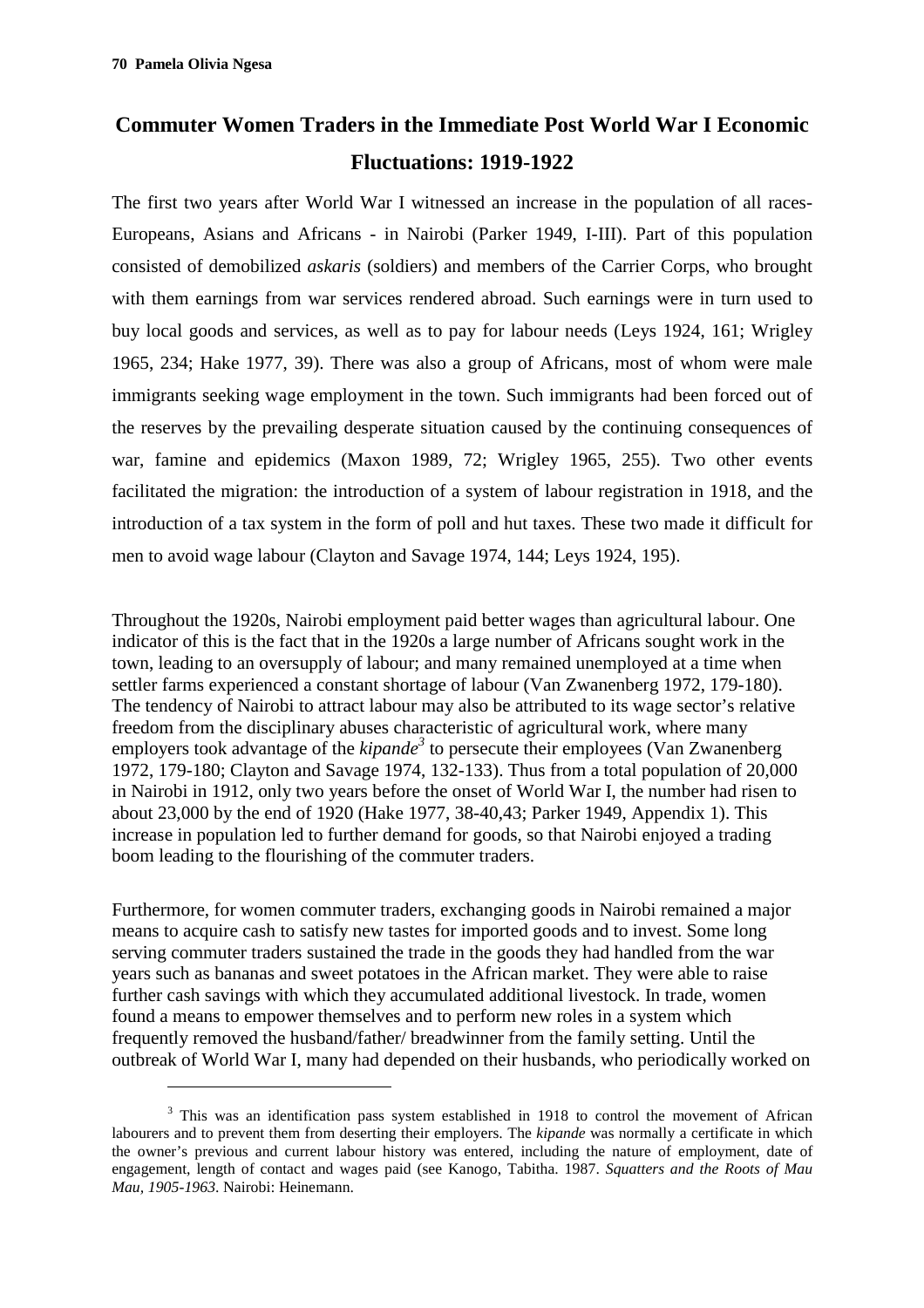settler farms to meet the financial requirements of their families. When the men were recruited into war service, the burden of providing for their families fell on their wives. They began selling vegetables in Nairobi's African market, where their main customers were Indian grocers who re-sold the goods in their shops in the town centre. After the war, some of these women entered into agreements with some of their Indian clientele to supply the vegetables directly to their shops along River Road. This involved carrying heavier cargo than they had done individually, so they turned to neighbours for assistance. They did not compensate this support in cash, but offered their assistants a good meal once they returned home. Thus Kanogo (1989, 115) correctly notes that the Kikuyu and Kamba supplied foodstuff in Nairobi in the 1920s, and that this was sometimes done through Indian intermediaries. By the onset of the localised post World War 1 depression at the end of 1920 (more below), some of these women commuter traders had also joined the list of cash savers.

Meanwhile, Ukambani, one of the areas neighbouring Nairobi, was hit by a serious food shortage after the war, and many men and women were forced to migrate elsewhere in search of food (Wrigley 1965, 255). Some of the women affected by this adversity ended up as traders. By the 1920s a small number of women were in domestic employment (Clayton and Savage 1974, 124; Stichter 1975, 10), and in their midst were the women migrants from parts of Ukambani, who moved to Machakos, where they worked as *ayas* (house helps) in Indian households. Some of these women had learned trade from their mothers, some of whom had grown tobacco and exchanged snuff locally in Ukambani. Having saved a little money from their wages, such women began to trade in snuff. Initially, they acquired the goods from tobacco growers in Kitui and marketed them in Nairobi's Pangani location. Their customers were mainly Kikuyu and Kamba men with whom they readily communicated in the mother tongue.

However, the distance of over 110 Kilometres between Nairobi and Kitui, in an era when the automobile was still an extremely rare means of transport, made the women's commuter trade difficult. For this reason, they traded in Nairobi for only a few days a month. Nonetheless, by 1923, thanks to their thriftiness, some had made sufficient savings to rent houses in Pumwani, and to establish themselves as middle women traders in the sale of snuff. They now obtained the goods from up-country commuters selling the snuff outside the African market, and in turn sold them to African snuff smokers in Pumwani where they lived. Their net profits, which averaged 10 to 15 Florins4 a month, enabled them to provide for their basic needs and

 $\overline{a}$ 

 $4$  In the early years of the 20<sup>th</sup> century, the currency in British East Africa was the Rupee, worth 1s. 4d. Sterling, at the rate of Rs 15 to the Sterling Pound. In 1921-1922,the Rupee became the Florin, at 10 Florins to the Sterling Pound. The unit was later changed to the East African Shilling, which was tied to the Sterling on the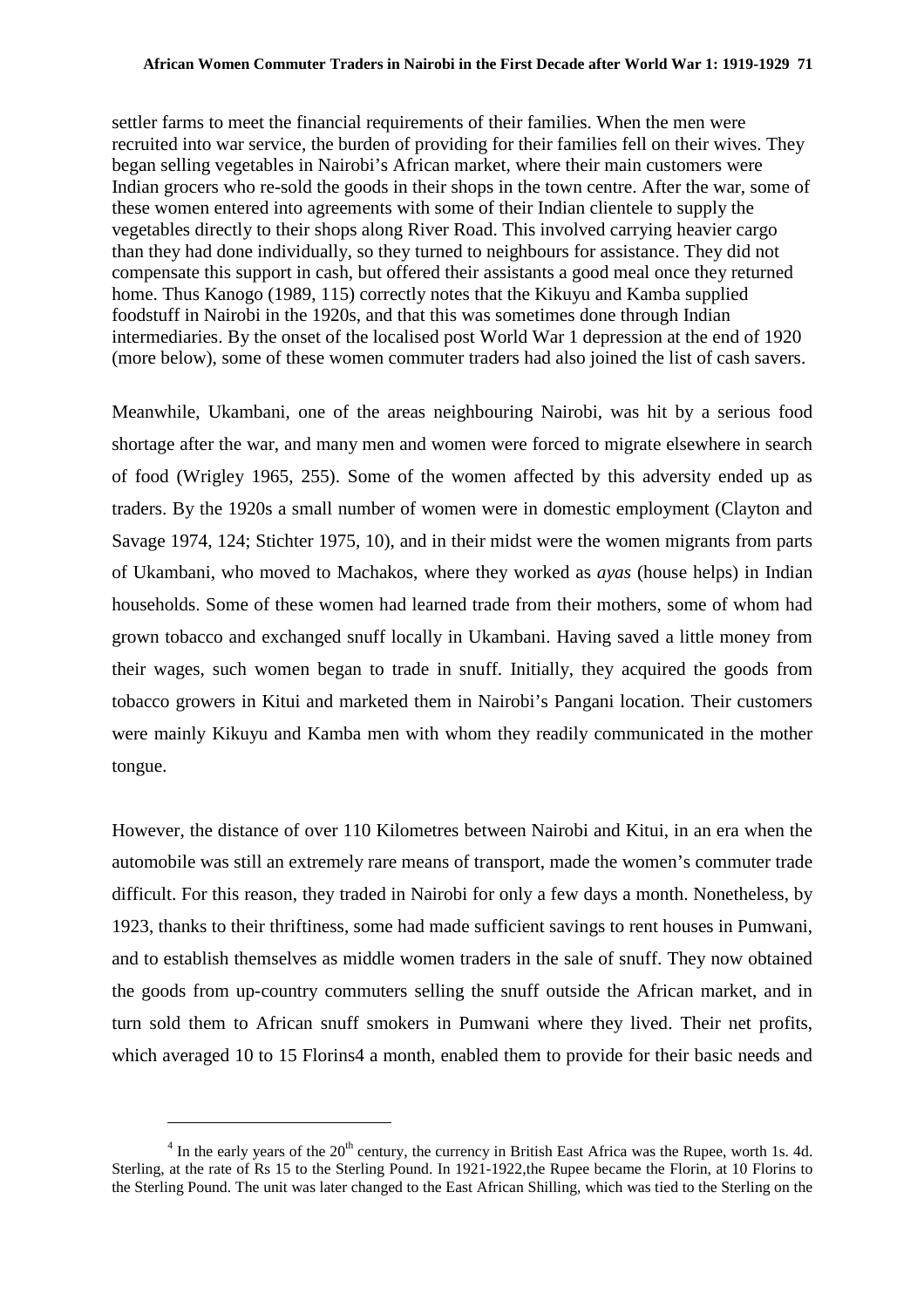$\overline{a}$ 

to increase their sales. Nevertheless, unlike other women who accumulated cash, these women were basically subsistence traders, as life in Nairobi meant purchasing all basic needs. The women's account echoes Berida Ndambuki's story as told by her and Robertson in later years that "we [women traders] only come here [to Nairobi] to struggle" (Ndambuki and Robertson 2000).

Generally, the women attributed their success in trade to their own hard work and keenness in identifying opportunities under some very difficult circumstances. Some of these commuter traders were widows, others single mothers, while others' husbands were away in the military. The ability to make independent decisions was crucial because husbands were perceived to be patronizing. Independent decisions were required not simply concerning what to trade in, where to trade and how to go about it, but also how the proceeds from the trade were to be spent.

From the end of 1920, Kenya was hit by an economic slump. As a result, the economic vitality that had characterized Nairobi's war years slackened. By March 1921, the provincial administration in the then Ukamba Province got concerned at how "... money was extremely scarce, trade was abnormally bad, and there was practically no market for East African produce" (Kenya National Archives 4/2/2, 1920-21, 7). To make matters worse, this economic hardship affected the Kenya colony such that there were general wage reductions in the entire colony, besides the demand for African labour declining. The prices of most African commodities fell below previous levels (Kenya National Archives 4/2/2, 1920-21, 7). This was devastating for the African women commuter traders.

Some women commuter traders were however determined to weather the storm and carry on with their trading activities. Many adopted new strategies. Unlike their counterpart middle women traders who were squeezed out of trade because of losses or poor profits, the innovative women went out of the market to search for buyers in Indian and African residential areas. As they lugged their wares along, they loudly notified prospective buyers by their shout of their presence and their desire to satisfy their clients' needs. African and Indian households were in need of various products such as *mboga* (vegetables). Thus for the

basis of the EA Shs. 20 per Sterling Pound (see Hake, Andrew. 1977. *African Metropolis: Nairobi's Self-Help City*. London: Sussex University Press, p. 14).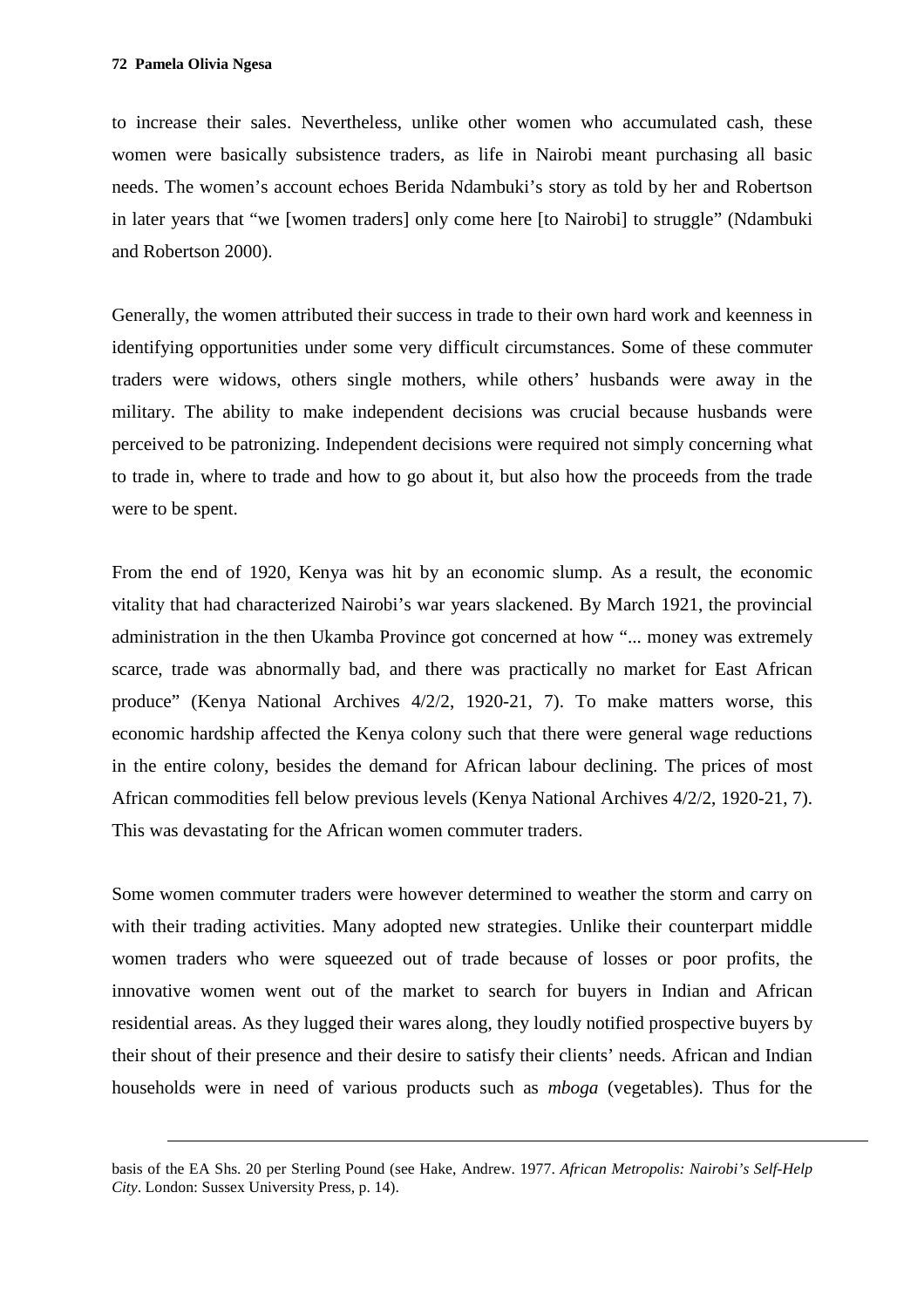housewives, instead of going to the market, the market would come to them, in the comfort of their homes. This *Mama Mboga* (mother of vegetables) phenomenon still dominates Indian neighbourhoods in Nairobi today. It is this aggressive selling strategy that enabled some of the commuter women to make profits enough to cater for their financial needs - earnings that were at times far higher than those of many African male labourers (Parker 1949, 83). This enabled the commuter women live a more comfortable life, such as enjoying the luxury of having tea and bread for breakfast while maintaining their children in school at a time when many other children were forced to drop out for lack of both food and school fees. For these women, innovativeness became the key to success.

### **Economic Prosperity and Changing Lifestyles Facilitate Thriving Women Commuter Activities in Wholesaling and Hawking: 1923-1929**

The period 1923-1929 were years of economic revival for the Kenya colony. African agriculture throughout the country expanded buoyantly from 1922 to 1925 due to good weather and rising prices (Stichter 1982, 75-77). This was particularly so in many parts of Central Kenya, the main hinterland of Nairobi, where notable increases in agricultural production occurred under the stimulus of the construction of the Thika-Nyeri railway line (Stichter 1982, 75-77). The boom conditions aroused labour demands both in the countryside and in the towns. In Nairobi it stimulated the construction industry, which between 1925 and 1926 saw the erection of water supply and sewerage works for new housing development, and an extensive programme of road works (Hake 1977, 45). In 1929, the Nairobi Municipality completed the construction of its first African housing estate at Quarry Road, present day Kariakor on the site where the Carrier Corps camp stood (Hake 1977, 45). On its part, the Government completed the first phase of Starehe estate for its own employees (Hake 1977, 45). The year 1929 also witnessed the beginning of construction work on maternity homes for African and Asian communities, while new premises for the Mathari Mental Hospital were built between 1929 and 1930 (Hake 1977, 45).

These developments attracted a fresh wave of African immigrants into Nairobi. In 1923, the African population in Nairobi was approximately 12,000 (Parker 1949, I-III). By 1927, the figure had more than doubled to 25,000, and not less than 20,000 were male employees (Stichter 1982, 43-44). By 1929, the total African population in Nairobi was estimated at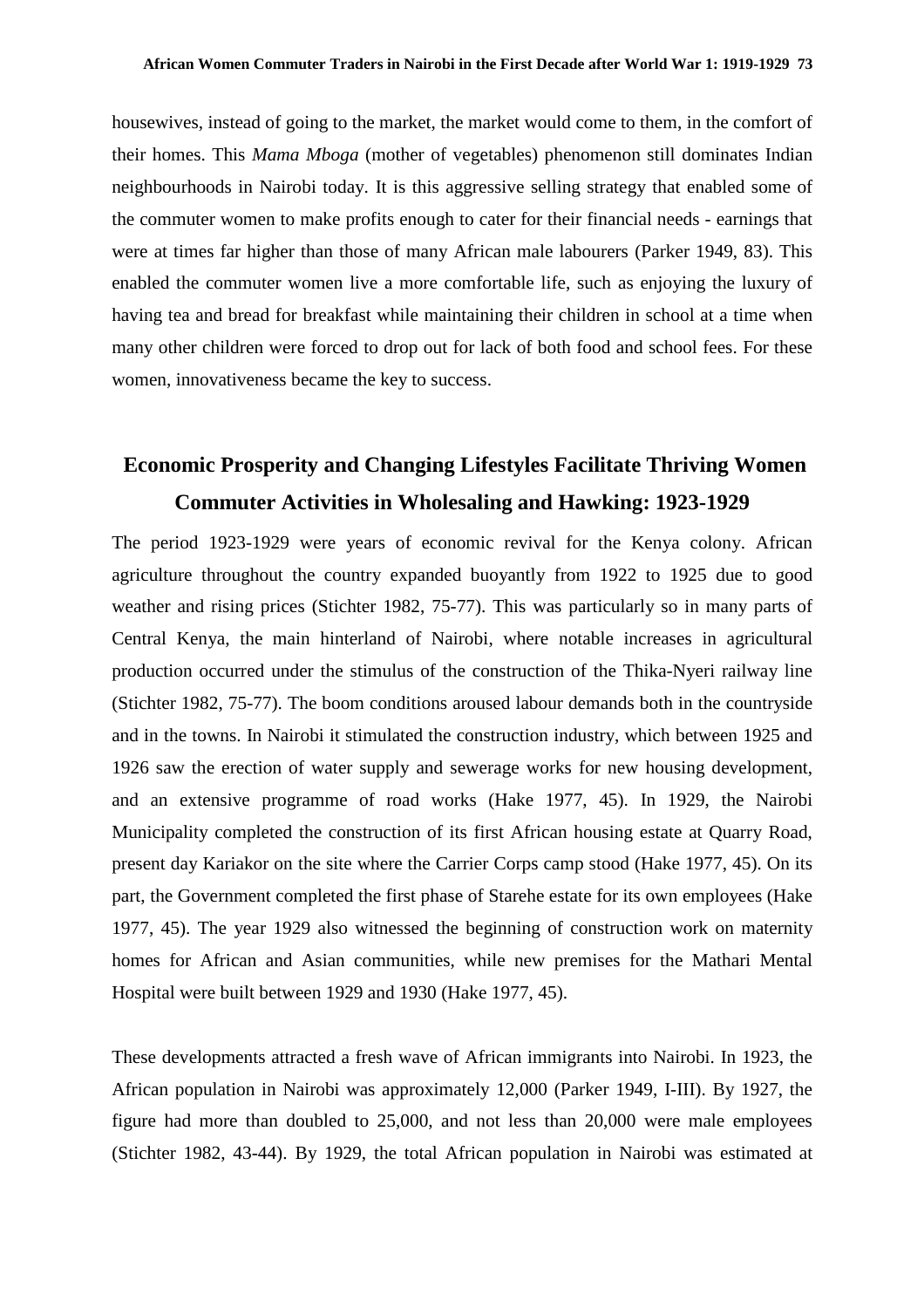32,000, and many became employed in the civil works being undertaken by the government (Hake 1977, 44-45). This growing population, coupled with the increased number of wage earners, stimulated a rising demand for commodities accompanied by buoyant prices. The situation proved favourable to the robust crop yields, notably maize, beans, potatoes and vegetables. In the African land units surrounding the town, owing to favourable weather and the subsequent glut in produce, goods were cheaper (Maxon 1989, 93-94; White 1990, 54; Kitching 1980, 38-39, 46). This period also witnessed the creation of official rural produce exchange markets, with clearly identified market days. This made the itinerant traders acquire merchandise for sale in Nairobi more easily than before.

Meanwhile, the continuing entrenchment of the money economy and missionary education catalysed a transformation in the women's lives. In parts of Ukamba Province, Africans, both men and women, were reported to be living in brick houses and had wooden beds and mattresses, pictures, cupboards, cutlery, bibles and other books and leather bags for travel (Kenya National Archives, Memorandum of Native Progress 1927, 3). The changes in dress were more radical, as European employers, especially missionaries, insisted on having "welldressed" employees. Missionaries also induced Christian converts to abandon traditional attire (Kenya National Archives Memorandum of Native Progress 1927, 4-7). By 1927, African lifestyles had changed so much that Edward Denham, the then Colonial Secretary, noted:

The demand for every kind of European clothing can not at present be met. The sales of second hand European clothing have become weekly fares in Nairobi at which Natives congregate in very large numbers. One auctioneer of such clothes states that in 1925 he sold approximately 4000 shillings worth of clothing, and in 1927 the sales amounted to about 6000 shillings. Kiambu and Dagoretti Indian shopkeepers report increases in sales in the last two years of 50 per cent in European clothing ..., 75 per cent in coloured handkerchiefs and an approximate increase in sales of clothing in four years of 80 per cent ... (Kenya National Archives Memorandum of Native Progress 1927, 8; See also Kenya National Archives PC/CP 4/1/2 1920-1932).

In response to the changing lifestyle needs and the economic prosperity, women from areas neighbouring Nairobi intensified their trading activities in the town. They came from Kiambu, Murang'a and Machakos to exchange their wares in the metropolis (Maxon 1989, 96-97).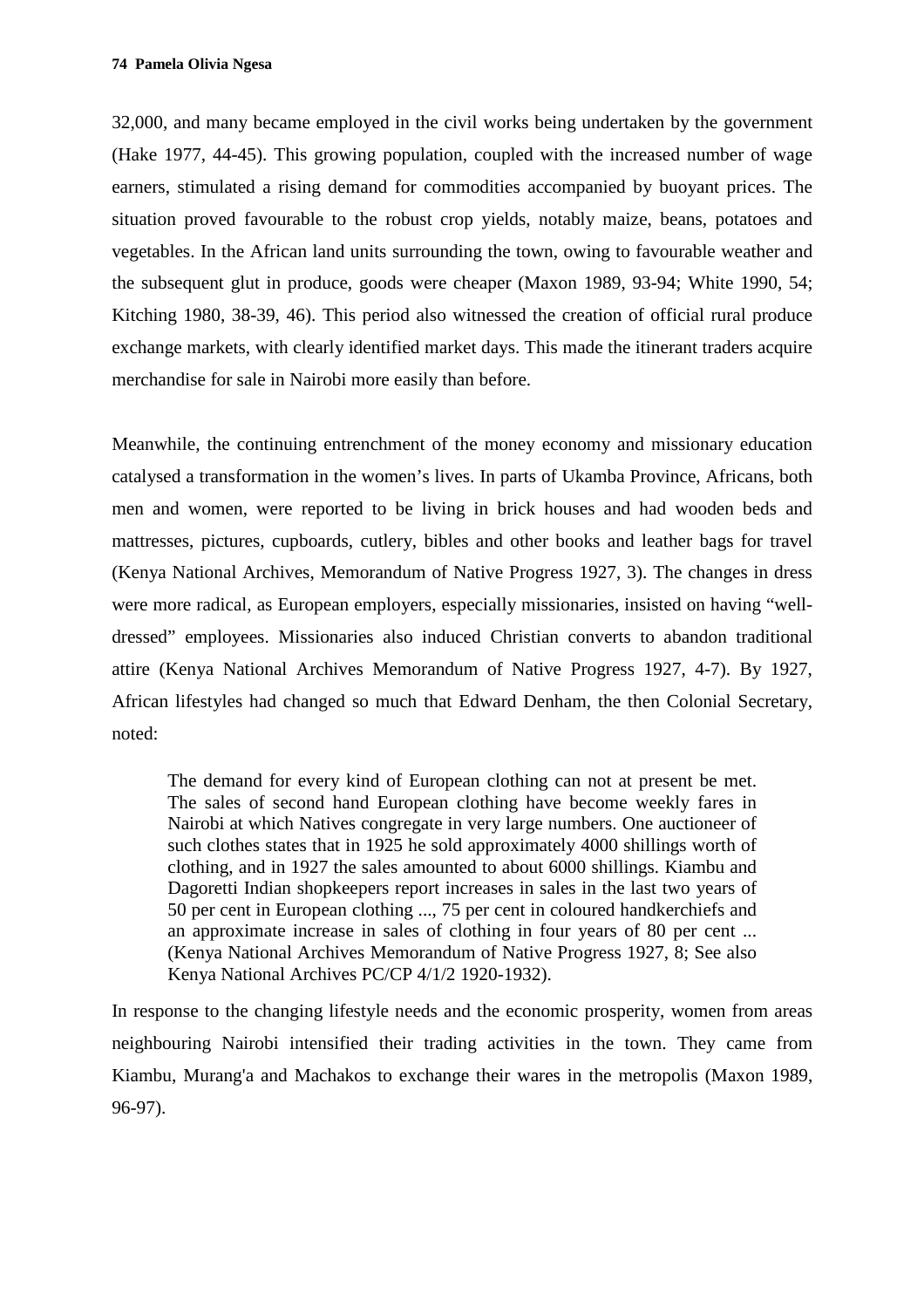However, the use of traditional means of transport, especially human porterage and the pushcart, persisted as the major avenues of getting goods to town. In spite of the arrival of the automobile in Nairobi in 1902, up to the 1920s its use by women traders remained uncommon. One reason for this was that until then, an aura of mystery was built around the automobile, with negative myths built around it, hence distrusted by a section of Africans who used it only as a last resort (Kenya National Archives Memorandum of Native Progress 1927, 10). In addition, many women traders thought that boarding a motorised vehicle was a luxury that would divert money that could be used to purchase more deserving goods and services for African families. Moreover, although as the 1920s wore on a few Africans, women included, gradually became familiar with the motor vehicle, roads in the rural areas were few and poor, and motorised vehicular service extremely rare and low. For example, by 1927, there were only 81 motor buses connecting Nairobi to various destinations in the reserves (Kenya National Archives Memorandum of Native Progress 1927, 10). Thus women traders continued to walk to Nairobi, or to use bicycles or ox-drawn transport to ferry their merchandise to the municipality.

Meanwhile, some political developments in the 1920s encouraged the entry of a new set of commuter women into hawking in Nairobi. The release of the 1923 Devonshire White Paper, which declared the paramountcy of African interests, was one of these. In reality, this was a scheme by British colonialists to counteract Asian agitation for equal sharing of power in the colony (Smart 1950, 48; Onstad 1990, 122). Nonetheless, the Nairobi Municipal authorities, ostensibly in the spirit of the White Paper, passed a new by-law in 1923, allowing Africans to sell their own produce such as foods, charcoal and snuff without a hawker's licence (Kenya National Archives AG/ 5/470; 28/6/1933). The women commuter traders, being largely illiterate, were not aware of the new by-law. However, they came to realize that African vendors in the town were no longer arrested as vagrants or trespassers as had been the case before. Some commuter traders took advantage of the situation to hawk commodities in various parts of Nairobi. Among them were those who had for some years sold vegetables to Indian retail shop owners on River Road. However, these commuter women traders did not see the need for banking facilities, and hence hid their moneys in roofs of houses. Oblivious of the changes in currency, some of these women lost their savings. Nonetheless, some of them were able to re-launch their trade using their own farm produce, and operated as itinerant vendors in the same area of River Road where they had been wholesalers to Indian grocery owners, but with new customers - the Asian housewives - who by heeding the call of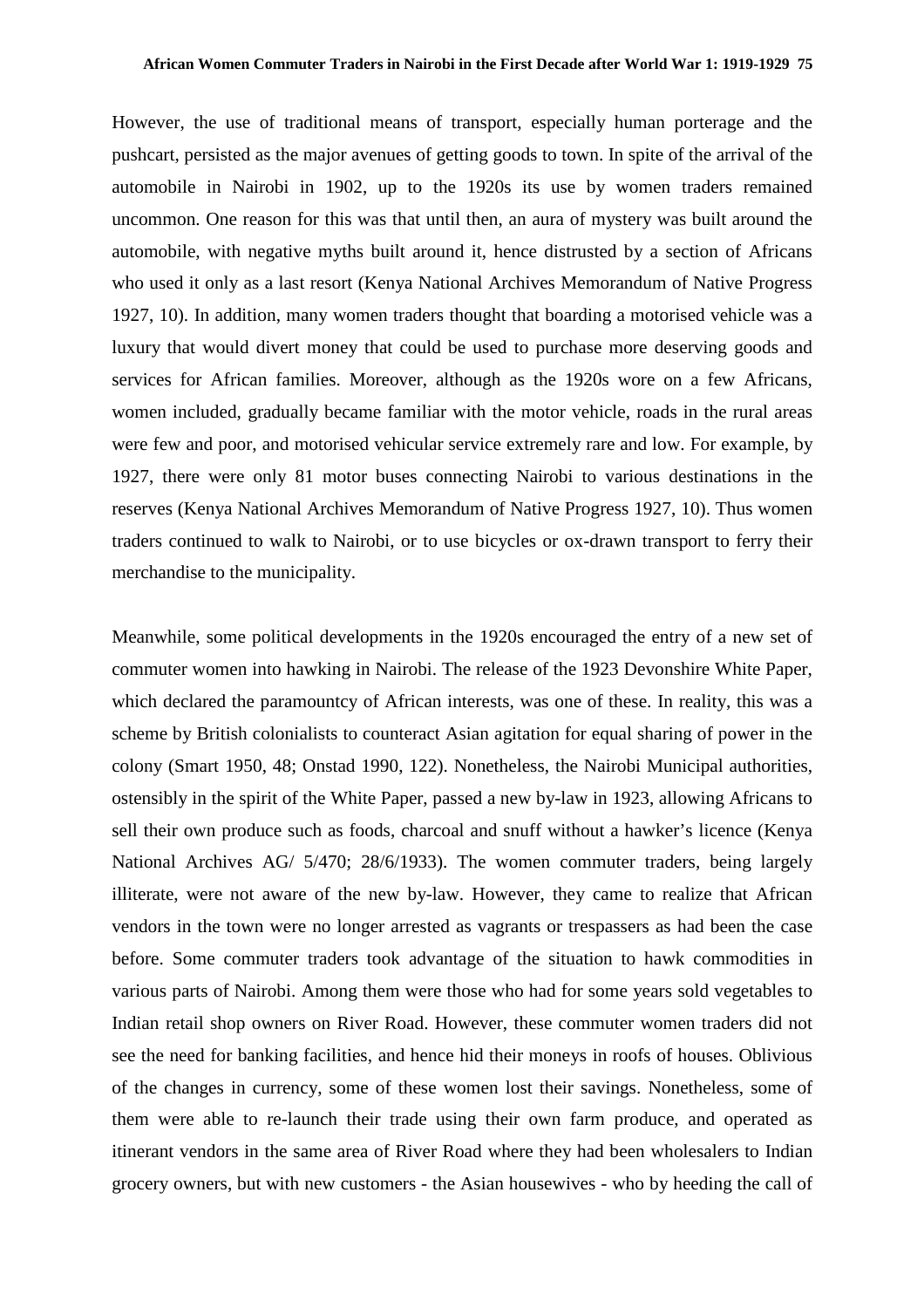the *Mama Mboga*,<sup>5</sup> came to buy the goods. With the new policies which more or less granted Africans the freedom to conduct itinerant trade in Nairobi, there was a significant increase in the number of hawkers. Besieged by competition, upward mobility from hawking was difficult, and most of the women remained subsistence vendors. By the close of the 1920s, there was a clear differentiation between women commuter traders in Nairobi: the more innovative ones, especially the wholesalers, had set themselves apart as achievers of vertical mobility, while others, notably hawkers, simply struggled to subsist.

#### **Conclusion**

In this article, an attempt has been made to demonstrate that the period 1919-1929 saw an increase in the trading activities of women commuting to Nairobi from neighbouring areas. As more of them sought an income to purchase western goods for which they developed mounting appetite, they trooped to Nairobi to exchange local goods for cash. The favourable trading returns in Nairobi, compared with the outlying rural areas, made it a more attractive commercial centre. Our findings are that there was a conspiracy by African males and the colonizers to keep women out of the Nairobi commerce. These women commuter traders responded by forging innovative avenues to ensure their access to commercial activities. However, the persistence of the use of traditional means of transport to deliver goods to the town constrained the women's capacity to exhaust the demand for their wares. This notwithstanding, the women traders became an indispensable part of the distribution chain of the agricultural products that fed Nairobi cheaply, thereby supplementing the low waged labour system.

The main means of exchange for the women traders was minted currency, which enabled them to purchase western goods that brought remarkable changes to their lifestyles. By 1929, they had established sustainable livelihoods despite the fact that they continued to operate on the margins of the Nairobi economy. Some of these women commuter traders had accumulated profits, which they invested in property such as livestock. Others had diversified their enterprises by operating shops alongside their hawking activities. They became crucial in refashioning consumption patterns by distributing goods and services to the Nairobi population and their rural village communities. Another group of traders invested in social

 $\overline{a}$ 

<sup>&</sup>lt;sup>5</sup> Kiswahili phrase, Literally "Vegetable mother".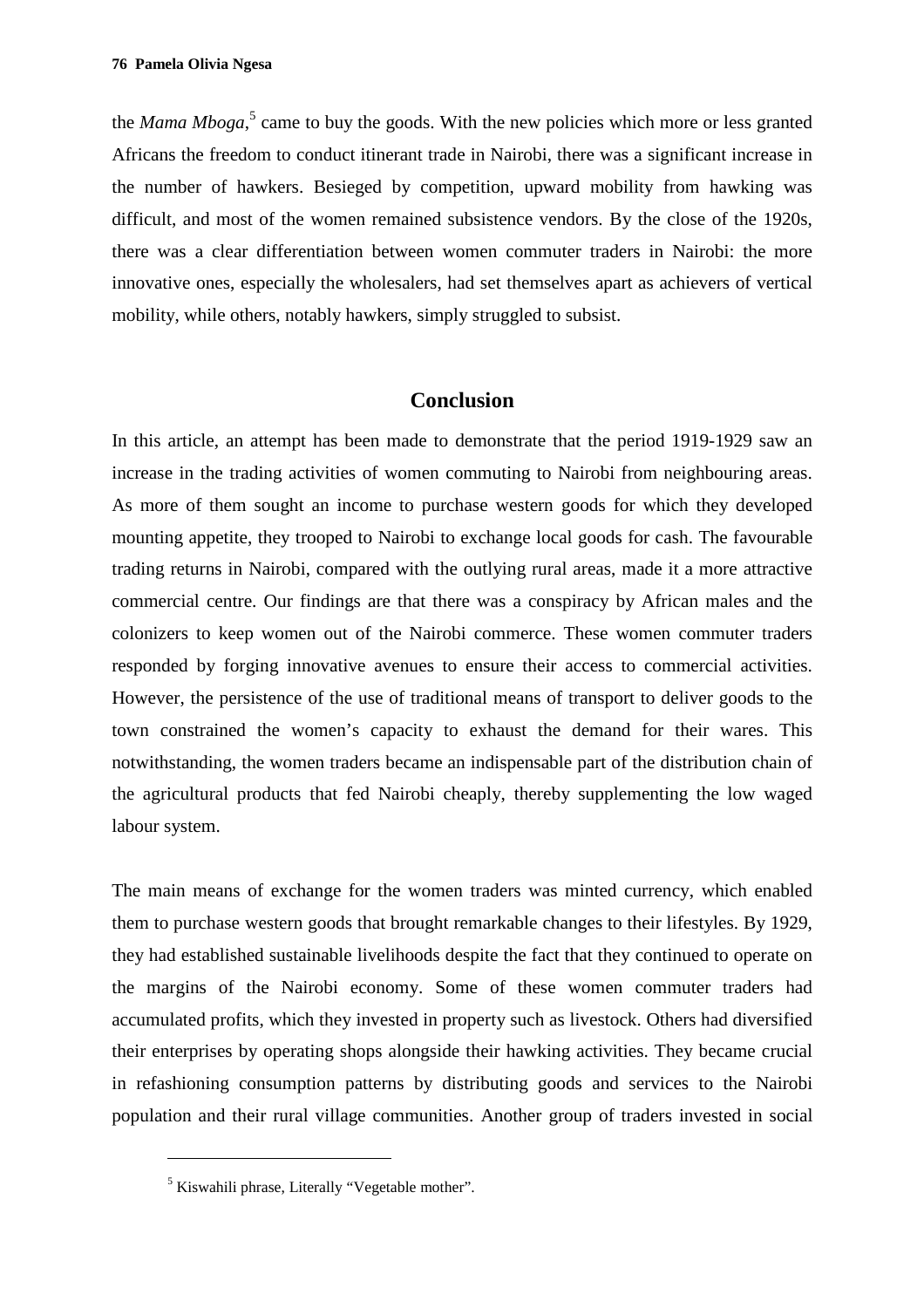progress such as children's education, as well as improving their own living standards through the provision of better houses and other trappings of Western modernity. As some women became employers of labour, the benefits of their returns in trade trickled down to other members of society, leading to further lifestyle changes. The women traders were therefore important agents in the whole imperial scheme of ensuring availability of cheap urban labour and markets for British manufactured goods.

The article has presented three major arguments:

- (1) Although the commuter women trade was a continuation of the pre-colonial trading networks of Central Kenya women, the growing Nairobi commerce and the contradictions of the colonial economy that introduced monetary exchange but denied women employment opportunities, facilitated the commuter women trade in Nairobi.
- (2) The women's trade doubled up as their source of livelihood and a resource through which Nairobi African migrant labour was cheaply fed.
- (3) The trade by these women was a means through which western goods were redistributed and popularized in Nairobi's peri-urban areas.

Thus this article unearths the little known history of African women commuter traders in Nairobi in the period 1919-1929. Their activities provide a window through which to partially understand how colonialism affected women within the areas neighbouring towns such as Nairobi in the 1920s, and how the women responded to this. By examining the way in which these women designed innovative trading strategies, we get a glimpse of colonialism's changing character during the period under study, especially in as far as economic policies were concerned.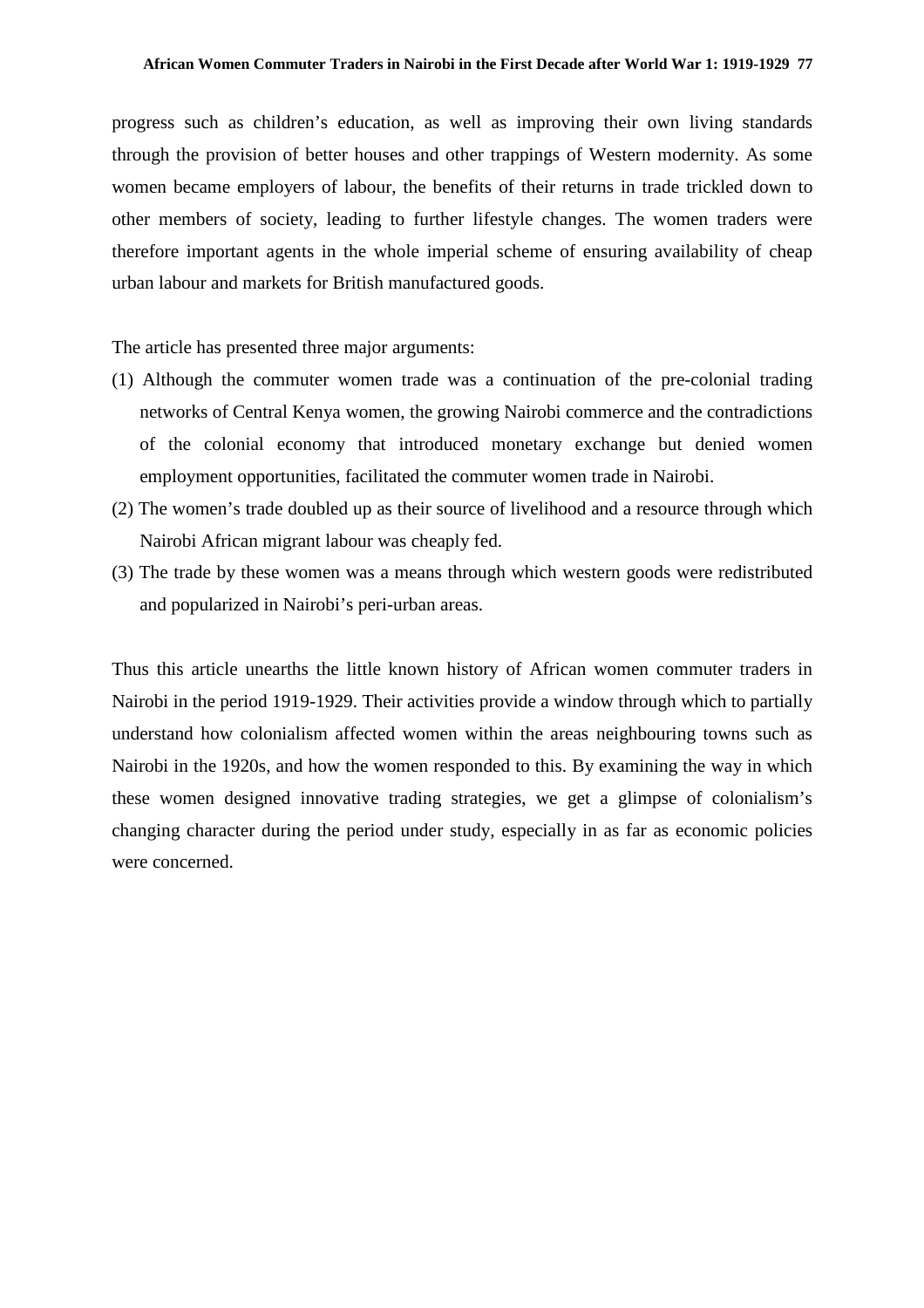#### **References**

#### **Books, Journal Articles and Unpublished Theses**

- Bujra, Janet M. 1975. "Women Entrepreneurs in Early Nairobi". *Canadian Journal of African Studies*, Vol.IX No.2, pp.213-234.
- Clayton, Antony and Donald Savage. 1974. *Government and Labour in Kenya, 1895-1963*. London: Frank Cass.
- Gray, Richard and David Birmingham. eds. 1979. *Pre-colonial African Trade: Essays on Trade in Central and Eastern Africa Before 1900*. London: Oxford University Press.
- Hake, Andrew. 1977. *African Metropolis: Nairobi's Self-Help City*. London: Sussex University Press.
- Harlow, V. and E.M. Chilver. eds. 1965. *History of Africa Vol. II*. Oxford: The Clarendon Press.
- Kanogo, Tabitha. 1987. *Squatters and the Roots of Mau Mau, 1905-1963*. Nairobi: Heinemann.
- --. 1989. "Kenya and the Depression, 1929-1939". In Ochieng, William R. ed. 1989, pp.112- 143.
- --. 2005. *African Womanhood in Colonial Kenya, 1900-1950*. Nairobi: EAEP.
- Kershaw, G. 1975-76. "The Changing Roles of Men and Women in the Kikuyu Family by Socioeconomic Strata". *Rural Africana*,Vol.29, pp.173-194.
- Kitching, Gavin. 1980. *Class and Economic Change in Kenya: The Making of an African Petit Bourgeoisie, 1905-1970*. New Haven: Yale University Press.
- Lamphear, John. 1979. "The Kamba and the Northern Mrima Coast". In Gray, Richard and David Birmingham eds. 1979, pp.81-87.
- Leys, Norman. 1924. *Kenya*. London: Frank Cass.
- Maxon, Robert. 1989. "The Years of Revolutionary Advance 1920-1929". In Ochieng, William R. ed. 1989, pp.71-111.
- Muriuki, Godfrey. 1974. *A History of the Kikuyu, 1500-1900*. Nairobi: Oxford University Press.
- Ndambuki, Berida and Claire C. Robertson. 2000. *"We Only Come Here to Struggle", Stories from Berida's Life*. Bloomington: Indiana University Press.
- Ngesa, Pamela O. 1996. "A History of African Women Traders in Nairobi, 1899-1952". Unpublished M.A. thesis at the University of Nairobi.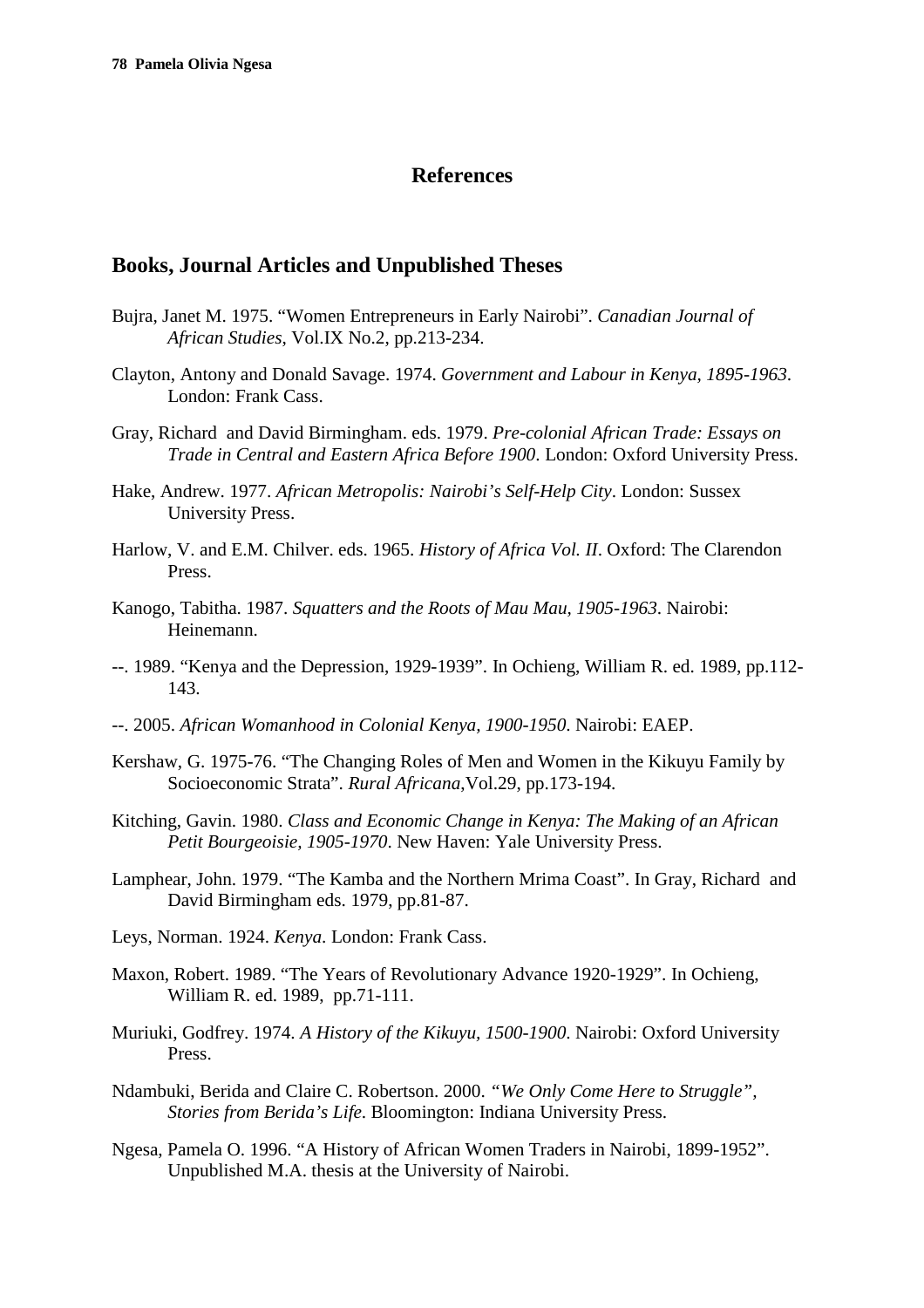- Ochieng, William R. ed. 1989. *A Modern History of Kenya, 1895-1980*. Nairobi: Evans Brothers.
- Onstad, Eric. 1990. "Street Life: A History of Nairobi's Petty Traders and Their Organizations,1899-1975". Unpublished M.A. thesis at the University of Nairobi.
- Parker, Mary. 1949. "Political and Social Aspects of the Development of Municipal Government in Kenya with Special Reference to Nairobi". Unpublished Ph.D. thesis at the University of London.
- Robertson, Claire. 1997. *Trouble Showed the Way: Women, Men and Trade in the Nairobi Area, 1890-1900*. Bloomington: Indiana University Press.
- Smart, James. 1950. *Nairobi: A Jubilee History, 1900-1950*. Nairobi: The East African Standard.
- Stichter, Sharon. 1975. "Women and the Labour Force in Colonial Kenya,1895-1964". Paper presented at the 18th Annual Meeting of the African Studies Association, San Francisco, October 29 1975, pp.10-12.
- --. 1982. *Migrant Labour in Kenya, Capitalism and African Response, 1895-1975*. Harlow: Longman.
- Thomson, Joseph. 1968. *Through Masailand, A Journey of Exploration Among the Snowclad Volcanic Mountains and Strange Tribes of Eastern Equatorial Africa*. London: Frank Cass.
- Van Zwanenberg, Roger. 1972. "History and Theory of Urban Poverty in Nairobi: The Problem of Slum Development". *Journal of Eastern Africa Research and Development*, Vol.2 No.2, pp.165-203.
- Von Hohnel, Ludwig. 1894. *Discovery of Lakes Rudolf and Stefanie, A Narrative of Count Teleki's Exploring and Hunting Expeditions in Eastern Equatorial Africa in 1887 and 1888, Vol.I*. Nancy Bill trans. London: Frank Cass.
- White, Luise. 1990. *The Comforts of Home: Prostitution in Colonial Nairobi*. Chicago: The University of Chicago Press.
- Wrigley, C.C. 1965. "Kenya: The Patterns of Economic Life, 1902-1945". In Harlow, V. and E.M. Chilver eds. 1965, pp.209-264.

#### **Kenya Colony and Protectorate Documents at the Kenya National Archives**

Memorandum of Native Progress, 1927.

#### **Agriculture Department Files**

Annual Reports 1923-1925.